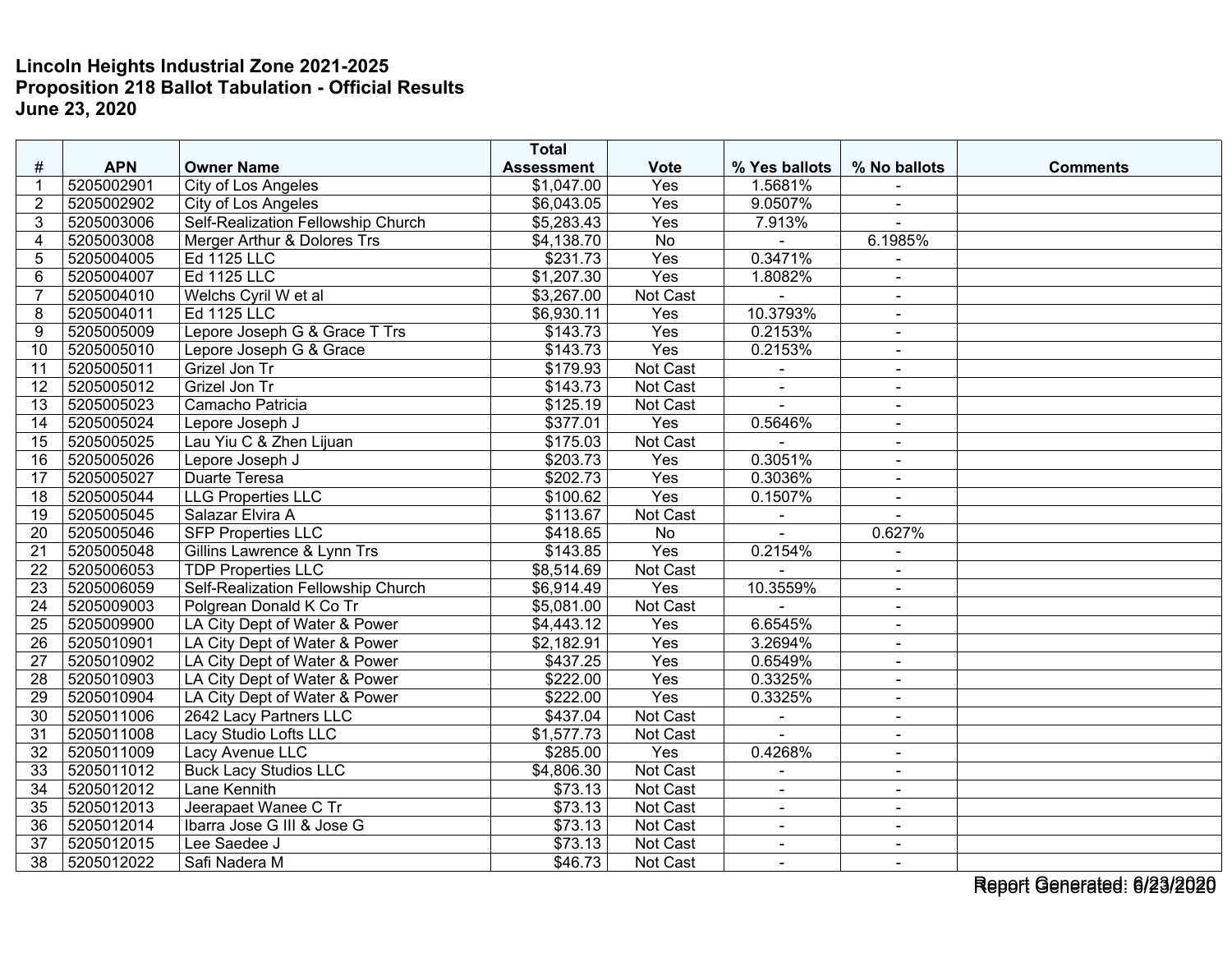|                 |            |                                    | <b>Total</b>      |                 |                              |                |                                |
|-----------------|------------|------------------------------------|-------------------|-----------------|------------------------------|----------------|--------------------------------|
| #               | <b>APN</b> | <b>Owner Name</b>                  | <b>Assessment</b> | <b>Vote</b>     | % Yes ballots                | % No ballots   | <b>Comments</b>                |
| 39              | 5205012023 | Oh Juwon                           | \$61.93           | Not Cast        |                              |                |                                |
| 40              | 5205012025 | Luu Su Anh                         | \$81.93           | <b>Not Cast</b> | $\blacksquare$               | $\sim$         |                                |
| 41              | 5205012026 | Piao Shawn P                       | \$73.13           | Not Cast        | $\blacksquare$               |                |                                |
| 42              | 5205012031 | Jum Sook Gwon                      | \$81.93           | Not Cast        | $\blacksquare$               | $\sim$         |                                |
| 43              | 5205012032 | Brewer Natasha N Co Tr             | \$73.53           | <b>Not Cast</b> | $\blacksquare$               | $\sim$         |                                |
| 44              | 5205012033 | Shin Hyun K                        | \$61.93           | Not Cast        | $\blacksquare$               | $\blacksquare$ |                                |
| 45              | 5205012034 | Yu Kyung S                         | \$47.13           | Not Cast        |                              | $\sim$         | Ballot not properly completed. |
| 46              | 5205012042 | Jones Derek W & Buddy              | \$47.13           | Yes             | 0.0706%                      | $\sim$         |                                |
| $\overline{47}$ | 5205012043 | Mckenzie S Michael Co Tr           | \$47.13           | $\overline{No}$ |                              | 0.0706%        |                                |
| 48              | 5205012044 | Garzino Maria E                    | \$47.13           | Not Cast        | $\blacksquare$               |                |                                |
| 49              | 5205012045 | Choi Eunice Y                      | \$47.13           | Not Cast        | $\blacksquare$               | $\sim$         |                                |
| 50              | 5205012046 | Mazzoni Dominic & Ronit Trs        | \$75.93           | Not Cast        | $\overline{a}$               | $\sim$         |                                |
| 51              | 5205012052 | Lee Bryant                         | \$47.13           | Not Cast        | $\blacksquare$               | $\blacksquare$ |                                |
| 52              | 5205012054 | Kim Sophie S                       | \$47.13           | <b>Not Cast</b> | L.                           | $\overline{a}$ |                                |
| 53              | 5205012055 | Lee Seungpyo                       | \$47.13           | Not Cast        | $\blacksquare$               | $\blacksquare$ |                                |
| 54              | 5205012056 | Park Kyunghwa & Wakiyama Ryuji     | \$61.93           | Not Cast        | $\blacksquare$               | $\sim$         |                                |
| 55              | 5205012061 | <b>Gonzalez Richard R</b>          | \$75.93           | Not Cast        |                              | $\blacksquare$ |                                |
| $\overline{56}$ | 5205012062 | Gealogo Patrizia J Tr              | \$47.13           | Yes             | 0.0706%                      | $\sim$         |                                |
| 57              | 5205012063 | Fasone Cara                        | \$47.13           | Not Cast        | $\blacksquare$               | $\sim$         |                                |
| $\overline{58}$ | 5205012064 | Tam Benny K                        | $\sqrt{$47.13}$   | Not Cast        |                              | $\sim$         |                                |
| $\overline{59}$ | 5205012070 | <b>Maller Ben</b>                  | \$75.93           | Not Cast        | $\overline{a}$               | $\sim$         |                                |
| 60              | 5205012071 | Ferguson Eric                      | \$53.53           | Not Cast        | $\blacksquare$               | $\sim$         |                                |
| 61              | 5205012072 | Marositz Stephen A                 | \$53.53           | <b>Not Cast</b> | $\blacksquare$               | $\sim$         |                                |
| 62              | 5205012073 | Shin Chul Y & Hyun J               | \$81.93           | Not Cast        | $\blacksquare$               | $\blacksquare$ |                                |
| 63              | 5205012074 | Gonzalez Enrique H                 | \$73.53           | Not Cast        | $\blacksquare$               | $\sim$         |                                |
| 64              | 5205012079 | Le Anh Bao                         | \$47.13           | Not Cast        | $\blacksquare$               | $\sim$         |                                |
| 65              | 5205012080 | <b>Pfau Allison</b>                | \$61.93           | Not Cast        | $\blacksquare$               | $\sim$         |                                |
| 66              | 5205012081 | Kim Young & Sylvia C               | \$73.53           | Not Cast        |                              | $\sim$         |                                |
| 67              | 5205012082 | <b>Lim Michael S</b>               | \$81.93           | Not Cast        | $\blacksquare$               | $\sim$         |                                |
| 68              | 5205012087 | <b>Kong Henry</b>                  | \$47.13           | Not Cast        | $\blacksquare$               | $\overline{a}$ |                                |
| 69              | 5205012090 | Cho Ick Hwan & Hi Trs              | \$61.53           | <b>No</b>       | $\blacksquare$               | 0.0922%        |                                |
| 70              | 5205012091 | Lee Hosuk                          | \$61.53           | Not Cast        | $\qquad \qquad \blacksquare$ |                |                                |
| 71              | 5205012092 | Mays Michael & Viveca              | \$81.93           | $\overline{No}$ | $\blacksquare$               | 0.1227%        |                                |
| 72              | 5205012097 | Quilop Anthony & Bayona Fides      | \$68.33           | Not Cast        | $\blacksquare$               | $\sim$         |                                |
| 73              | 5205012098 | Syed Fahd S, Safdar M              | \$68.33           | Not Cast        | $\blacksquare$               | $\blacksquare$ |                                |
| 74              | 5205012099 | <b>Chairez David &amp; Pauline</b> | \$68.33           | Not Cast        | $\blacksquare$               | $\sim$         |                                |
| 75              | 5205012100 | Seo Julie Y                        | \$68.33           | Not Cast        | $\blacksquare$               | $\sim$         |                                |
| 76              | 5205012101 | Choi Jee C & Do Ran                | \$73.13           | Not Cast        | $\blacksquare$               | $\sim$         |                                |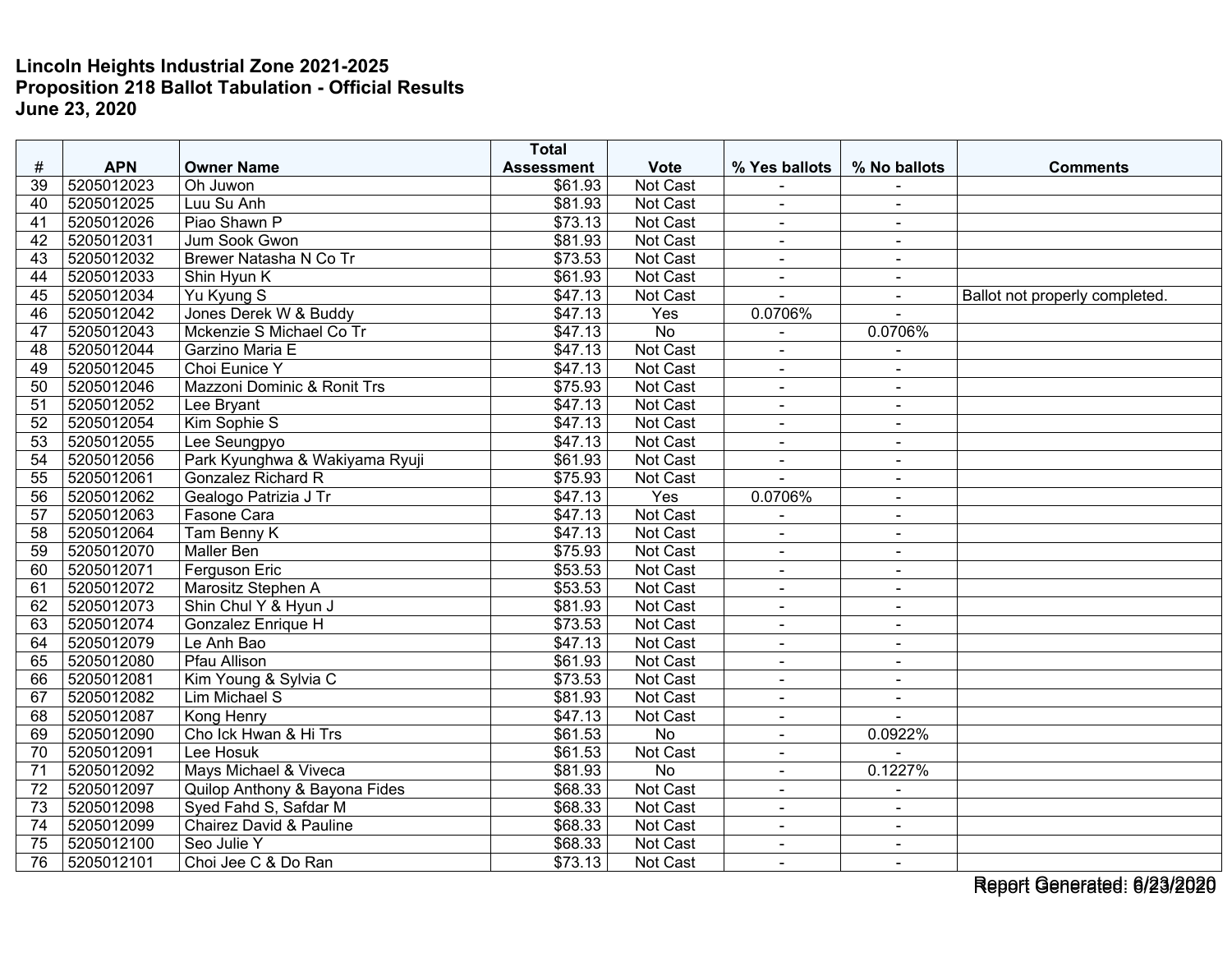|                 |            |                                          | <b>Total</b>      |                  |                          |                      |                                |
|-----------------|------------|------------------------------------------|-------------------|------------------|--------------------------|----------------------|--------------------------------|
| #               | <b>APN</b> | <b>Owner Name</b>                        | <b>Assessment</b> | <b>Vote</b>      | % Yes ballots            | % No ballots         | <b>Comments</b>                |
| 77              | 5205012107 | <b>SGS 1003 LLC</b>                      | \$81.93           | Not Cast         |                          |                      |                                |
| 78              | 5205012108 | Lee Jade E                               | \$61.53           | <b>Not Cast</b>  | $\overline{a}$           | $\blacksquare$       |                                |
| 79              | 5205012109 | Chang Jaime                              | \$61.53           | Yes              | 0.0922%                  | $\blacksquare$       |                                |
| 80              | 5205012115 | Domenichelli Vanessa M                   | \$73.53           | Not Cast         |                          | $\blacksquare$       |                                |
| 81              | 5205012116 | Kuan Albert & Chen Shu Min               | \$61.53           | <b>Not Cast</b>  | $\blacksquare$           | $\sim$               |                                |
| 82              | 5205012117 | Lai Christine F                          | \$61.53           | Not Cast         | $\blacksquare$           | $\blacksquare$       |                                |
| 83              | 5205012118 | Chinchilla Reyes Claudia & Lopez Cynthia | \$76.33           | Not Cast         | $\overline{a}$           | $\ddot{\phantom{1}}$ |                                |
| 84              | 5205012124 | Serrano Ferdinanrd M & Melanie C         | \$47.13           | <b>Not Cast</b>  | $\blacksquare$           | $\sim$               |                                |
| 85              | 5205012125 | Zou Younfei                              | \$73.53           | Not Cast         | $\blacksquare$           | $\blacksquare$       |                                |
| 86              | 5205012126 | Kong Chang & Clara K Tr                  | \$81.93           | Not Cast         | $\blacksquare$           | $\sim$               | Ballot not properly completed. |
| 87              | 5205012127 | Cayetano Bayani P & Julieta A            | \$61.53           | Not Cast         | $\blacksquare$           | $\blacksquare$       |                                |
| $\overline{88}$ | 5205012133 | <b>Gose Andrew T</b>                     | \$81.93           | <b>Not Cast</b>  | $\blacksquare$           | $\sim$               |                                |
| 89              | 5205012134 | Parikh Jay                               | \$73.53           | Not Cast         | $\blacksquare$           | $\blacksquare$       |                                |
| 90              | 5205012136 | <b>Torres Concepcion &amp; Virgilo G</b> | \$61.53           | Not Cast         | ä,                       |                      |                                |
| 91              | 5205012137 | Kim Donald D & Eunice H Trs              | \$76.33           | <b>Not Cast</b>  | $\blacksquare$           | $\sim$               |                                |
| 92              | 5205012142 | Liwen Ton                                | \$73.13           | Not Cast         | $\blacksquare$           | $\blacksquare$       |                                |
| 93              | 5205012143 | Sharudenko Andrey                        | \$47.13           | Not Cast         | $\blacksquare$           | $\sim$               |                                |
| 94              | 5205012144 | Park Albert                              | \$47.13           | Not Cast         | $\blacksquare$           | $\ddot{\phantom{1}}$ |                                |
| 95              | 5205012145 | Sung Beak Yoon & Bong Sook               | \$47.13           | Not Cast         | $\blacksquare$           | $\sim$               |                                |
| 96              | 5205012151 | Cordi Michelle A                         | \$61.53           | <b>Not Cast</b>  | $\ddot{\phantom{1}}$     | $\blacksquare$       |                                |
| 97              | 5205012152 | Hah Sung Hoon & Young Eun                | \$62.73           | Not Cast         |                          |                      |                                |
| 98              | 5205012153 | Maat Fatemah & Eric                      | \$63.13           | Yes              | 0.0946%                  | $\blacksquare$       |                                |
| 99              | 5205012154 | Yoon Hoseong & Kim Hana                  | \$61.53           | Not Cast         | $\blacksquare$           | $\blacksquare$       |                                |
| 100             | 5205012160 | Ju Hyunjoong & Jung Seonok               | \$76.33           | Not Cast         | $\blacksquare$           | $\sim$               |                                |
| 101             | 5205012161 | Guerrero Carlos & Garcia Sarita          | \$81.93           | Not Cast         | $\blacksquare$           |                      |                                |
| 102             | 5205012162 | Park Jonathan                            | \$81.93           | Not Cast         | $\overline{\phantom{a}}$ | $\sim$               |                                |
| 103             | 5205012163 | Aguilar Victor S & Laura C               | \$81.93           | Not Cast         | $\ddot{\phantom{1}}$     | $\sim$               |                                |
| 104             | 5205012171 | Castruita Larry D                        | \$73.53           | Not Cast         |                          | $\blacksquare$       |                                |
| 105             | 5205003802 | <b>Union Pacific Railroad</b>            | \$0.00            | <b>Not Cast</b>  | $\overline{a}$           | $\blacksquare$       |                                |
| 106             | 5205003901 | City of Los Angeles                      | \$2,691.99        | Yes              | 4.0318%                  | $\blacksquare$       |                                |
| 107             | 5205003902 | <b>LACMTA</b>                            | \$0.00            | Not Cast         |                          | $\sim$               |                                |
| 108             | 5205004003 | Ed 1125 LLC                              | \$1,203.47        | Yes              | 1.8024%                  | $\blacksquare$       |                                |
| 109             | 5205005005 | <b>Hale Mariah</b>                       | \$155.47          | Not Cast         | $\sim$                   | $\blacksquare$       |                                |
| 110             | 5205005006 | Le Val of Calif Inc                      | \$82.32           | Yes              | 0.1233%                  | $\sim$               |                                |
| 111             | 5205005007 | Lepore Grace T & Pucci Grace L           | \$75.78           | Yes              | 0.1135%                  | $\blacksquare$       |                                |
| 112             | 5205005008 | Lepore Joseph G & Grace                  | \$425.25          | $\overline{Yes}$ | 0.6369%                  | $\blacksquare$       |                                |
| 113             | 5205005013 | West Ave LLC                             | \$228.73          | Not Cast         | $\mathbf{r}$             | $\sim$               |                                |
| 114             | 5205005014 | Salazar Frank G & Susie                  | \$167.08          | Not Cast         | $\blacksquare$           | $\sim$               |                                |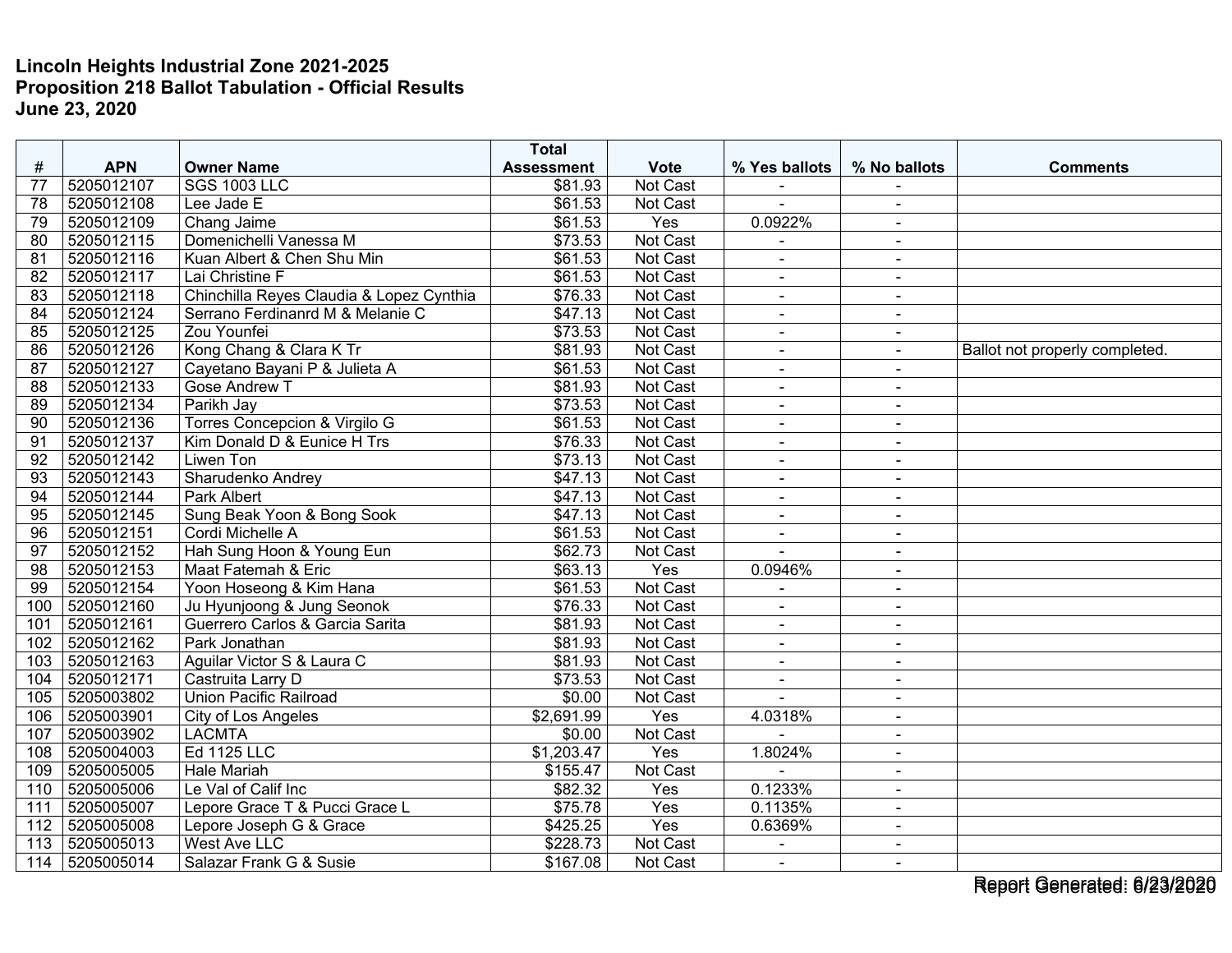| #                | <b>APN</b> | <b>Owner Name</b>                       | <b>Total</b>                  | <b>Vote</b>     | % Yes ballots  | % No ballots   | <b>Comments</b> |
|------------------|------------|-----------------------------------------|-------------------------------|-----------------|----------------|----------------|-----------------|
| 115              | 5205005021 | <b>LLG Properties LLC</b>               | <b>Assessment</b><br>\$238.98 | Yes             | 0.3579%        |                |                 |
| 116              | 5205005022 | Martinez Candido & Violeta and Pasillas | \$138.05                      | Not Cast        |                |                |                 |
|                  |            | <b>Moises</b>                           |                               |                 |                |                |                 |
| 117              | 5205005028 | <b>Barrios David F</b>                  | \$176.38                      | Not Cast        | $\blacksquare$ | $\blacksquare$ |                 |
| 118              | 5205005035 | Salazar Elvira A                        | \$143.73                      | Not Cast        | $\sim$         | $\sim$         |                 |
| 119              | 5205005040 | Gillins Lawrence & Lynn Trs             | \$620.64                      | Yes             | 0.9295%        | $\sim$         |                 |
| 120              | 5205005043 | Le Val of Calif Inc                     | \$1,108.15                    | Yes             | 1.6597%        | $\sim$         |                 |
| 121              | 5205005049 | <b>TDP Properties LLC</b>               | \$1,008.00                    | Not Cast        |                | $\sim$         |                 |
| 122              | 5205006012 | Cardoza Rafael & Gladis & Abrego Mario  | \$278.66                      | Not Cast        |                |                |                 |
|                  |            | et al                                   |                               |                 |                |                |                 |
| 123              | 5205006029 | Rolon Mauricio                          | \$130.15                      | Not Cast        | $\blacksquare$ | $\blacksquare$ |                 |
| 124              | 5205006030 | Salgado Reynaldo                        | \$127.55                      | Not Cast        |                | $\blacksquare$ |                 |
| 125              | 5205009901 | LA City Dept of Water & Power           | \$823.26                      | Yes             | 1.233%         | $\sim$         |                 |
| 126              | 5205010002 | Alpine Foreign Auto                     | \$879.94                      | Not Cast        |                |                |                 |
| 127              | 5205010009 | Alpine Foreign Auto                     | \$185.67                      | Not Cast        | $\blacksquare$ | $\blacksquare$ |                 |
| 128              | 5205010010 | Alpine Foreign Auto                     | \$41.46                       | Not Cast        | $\sim$         | $\sim$         |                 |
| 129              | 5205010900 | LA City Dept of Water & Power           | \$3,537.73                    | Yes             | 5.2985%        | $\blacksquare$ |                 |
| 130              | 5205010905 | LA City Dept of Water & Power           | \$222.00                      | Yes             | 0.3325%        | $\blacksquare$ |                 |
| 131              | 5205010906 | LA City Dept of Water & Power           | \$2,064.75                    | Yes             | 3.0924%        | $\sim$         |                 |
| 132              | 5205011003 | Lacy Avenue LLC                         | \$1,375.65                    | Yes             | 2.0603%        | $\blacksquare$ |                 |
| 133              | 5205011005 | Lacy Studio Lofts LLC                   | \$2,765.20                    | <b>Not Cast</b> |                |                |                 |
| 134              | 5205012007 | Camino Al Oro Fund LP                   | \$3,804.76                    | No              | $\overline{a}$ | 5.6984%        |                 |
| 135              | 5205012008 | Amcal Tesoro Del Valle Fund L P         | \$6,456.76                    | Not Cast        | $\sim$         | $\sim$         |                 |
| 136              | 5205012010 | Ramirez Maria Y                         | $\overline{$}73.13$           | Not Cast        | $\blacksquare$ | $\blacksquare$ |                 |
| $13\overline{7}$ | 5205012011 | Nichols Holly K                         | \$73.13                       | Not Cast        | $\overline{a}$ | $\blacksquare$ |                 |
| 138              | 5205012016 | Tae Mark J                              | \$81.93                       | Not Cast        | $\blacksquare$ | $\blacksquare$ |                 |
| 139              | 5205012017 | Budnitsky Michael & Averman Naum        | \$73.53                       | Not Cast        | $\blacksquare$ | $\blacksquare$ |                 |
| 140              | 5205012019 | Do Hyung M                              | \$47.13                       | Not Cast        | $\overline{a}$ |                |                 |
| 141              | 5205012020 | Kim Eunice E                            | \$47.53                       | Not Cast        | $\blacksquare$ | $\overline{a}$ |                 |
| 142              | 5205012021 | Jeffers Karla                           | \$47.13                       | No              | $\blacksquare$ | 0.0706%        |                 |
| 143              | 5205012027 | Park Joseph S                           | \$73.13                       | Not Cast        | $\blacksquare$ |                |                 |
| 144              | 5205012028 | $\overline{Li}$ Yang                    | \$73.13                       | Not Cast        |                | $\blacksquare$ |                 |
| 145              | 5205012029 | Kim Seong Hye J                         | \$73.13                       | Yes             | 0.1095%        | $\sim$         |                 |
| 146              | 5205012030 | Kim Seong Hye                           | \$73.13                       | Yes             | 0.1095%        | $\blacksquare$ |                 |
| 147              | 5205012038 | Moon Michelle                           | \$61.93                       | Not Cast        |                |                |                 |
| 148              | 5205012039 | Umana Walker Joseph A                   | \$73.53                       | Not Cast        | $\sim$         | $\sim$         |                 |
| 149              | 5205012040 | Sang Ok Kwon                            | \$81.93                       | Not Cast        | $\blacksquare$ | $\blacksquare$ |                 |
| 150              | 5205012041 | Salomon Louise F                        | \$47.53                       | Not Cast        | $\sim$         | $\sim$         |                 |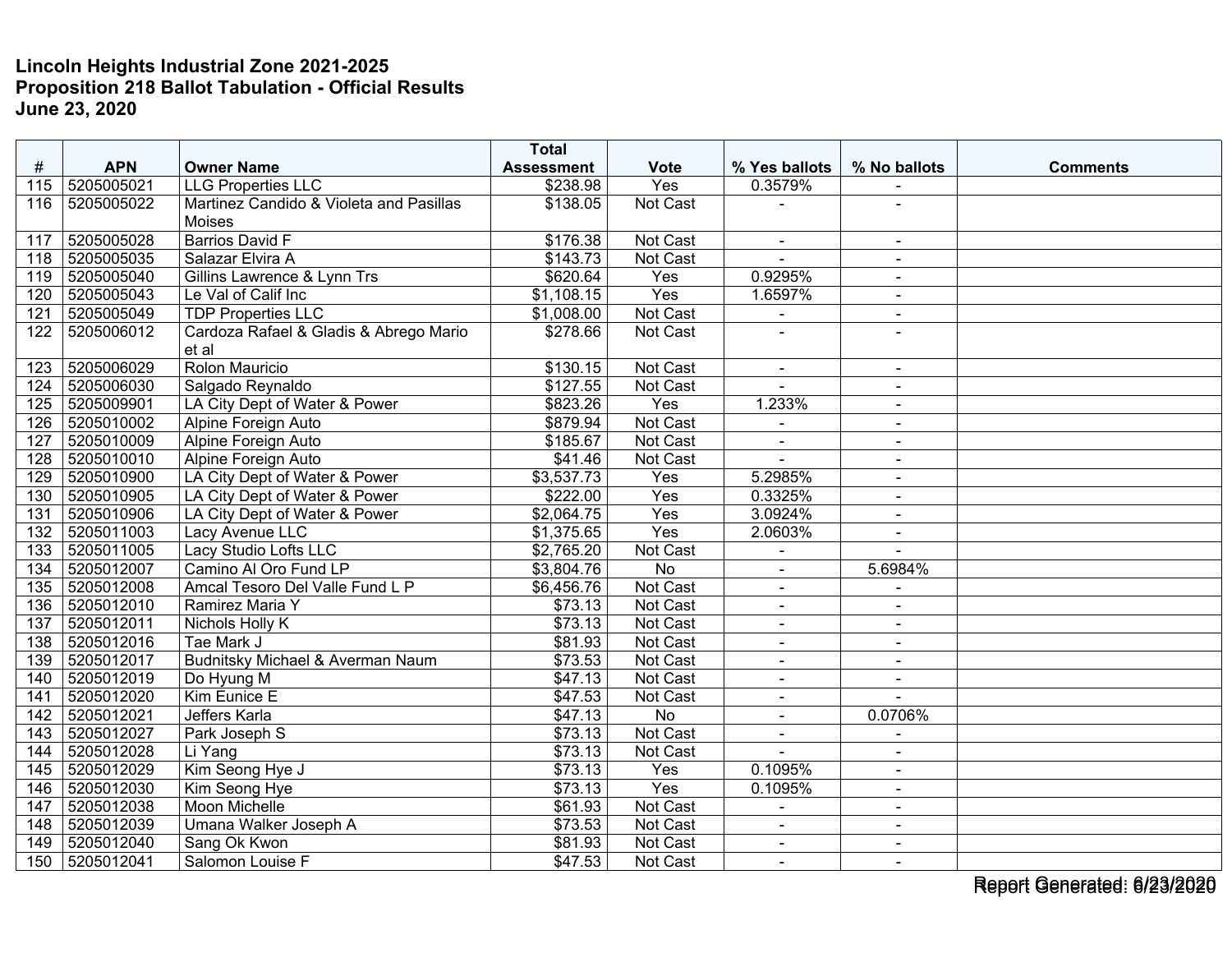|     |            |                                         | <b>Total</b>        |                 |                          |                          |                                |
|-----|------------|-----------------------------------------|---------------------|-----------------|--------------------------|--------------------------|--------------------------------|
| #   | <b>APN</b> | <b>Owner Name</b>                       | <b>Assessment</b>   | <b>Vote</b>     | % Yes ballots            | % No ballots             | <b>Comments</b>                |
| 151 | 5205012047 | Koudsi Mohamad R                        | \$47.13             | Not Cast        |                          |                          |                                |
| 152 | 5205012048 | Perez Elena L                           | \$47.13             | <b>Not Cast</b> | $\blacksquare$           | $\sim$                   |                                |
| 153 | 5205012049 | Chen Roger & Jenny S                    | \$81.93             | Not Cast        | $\blacksquare$           | $\overline{\phantom{a}}$ |                                |
| 154 | 5205012050 | <b>Yi Paul</b>                          | \$73.53             | Not Cast        | $\blacksquare$           | $\sim$                   |                                |
| 155 | 5205012057 | Choi Young S                            | \$73.53             | Not Cast        | $\blacksquare$           | $\blacksquare$           |                                |
| 156 | 5205012058 | Ko Soomi                                | \$81.93             | Not Cast        | $\blacksquare$           | $\sim$                   | Ballot not properly completed. |
| 157 | 5205012172 | Abdelhalim Fouad M Tr                   | \$81.93             | Not Cast        |                          |                          |                                |
| 158 | 5205012173 | Koudsi Mohamad R                        | \$61.53             | Not Cast        | $\overline{a}$           | $\overline{\phantom{a}}$ |                                |
| 159 | 5205012175 | Wong Chun W & Chan Kalim                | \$80.73             | Not Cast        | $\blacksquare$           | $\overline{a}$           |                                |
| 160 | 5205012176 | Kalenderian Kevork & Taleen             | \$80.73             | No              | $\blacksquare$           | 0.1209%                  |                                |
| 161 | 5205012181 | Koudsi Mohamad R                        | \$46.73             | Not Cast        | ä,                       |                          |                                |
| 162 | 5205012182 | Robillard David C & Virginia A          | \$46.73             | Not Cast        | $\blacksquare$           | $\blacksquare$           |                                |
| 163 | 5205012183 | Li Xiang                                | \$53.13             | Not Cast        | $\blacksquare$           | $\sim$                   |                                |
| 164 | 5205012184 | Di Zitti Fernando A                     | \$68.33             | Not Cast        | $\blacksquare$           | $\blacksquare$           |                                |
| 165 | 5205012189 | Chen Dakai & Jimmy X and Zhu Liaolin et | \$61.93             | Not Cast        | $\overline{a}$           | $\overline{a}$           |                                |
|     |            | al                                      |                     |                 |                          |                          |                                |
| 166 | 5205012190 | Woodworth Mark S & Ling Z               | $\overline{$}61.53$ | Not Cast        | $\blacksquare$           | $\blacksquare$           |                                |
| 167 | 5205012191 | Park Albert                             | \$47.13             | Not Cast        | $\blacksquare$           |                          |                                |
| 168 | 5205012192 | <b>Yi Paul</b>                          | \$53.53             | Not Cast        | $\blacksquare$           | $\blacksquare$           |                                |
| 169 | 5205012901 | City of Los Angeles                     | \$405.09            | Yes             | 0.6067%                  | $\blacksquare$           |                                |
| 170 | 5205012903 | <b>LACMTA</b>                           | \$0.00              | Not Cast        |                          | $\sim$                   |                                |
| 171 | 5205013009 | Amcal Flores Del Valle Fund Lp          | \$7,360.09          | Not Cast        | $\overline{\phantom{a}}$ |                          |                                |
| 172 | 5205014001 | Mascarenas Joseph A                     | \$313.45            | No              | $\blacksquare$           | 0.4695%                  |                                |
| 173 | 5205014002 | Santamaria Emilio & Erica               | \$218.53            | Not Cast        | $\blacksquare$           | $\blacksquare$           |                                |
| 174 | 5205014019 | <b>Bandele Properties LLC</b>           | \$244.88            | Not Cast        | $\blacksquare$           |                          |                                |
| 175 | 5205014020 | <b>Bandele Properties LLC</b>           | \$160.35            | Not Cast        | $\blacksquare$           | $\sim$                   |                                |
| 176 | 5205014021 | La Prep Properties LLC                  | \$3,449.56          | Yes             | 5.1664%                  | $\blacksquare$           |                                |
| 177 | 5205015012 | Balverde Sanchez Laura Tr               | \$1,125.60          | Not Cast        |                          | $\blacksquare$           |                                |
| 178 | 5205017028 | <b>Gadd Properties LLC</b>              | \$324.96            | Not Cast        |                          | $\sim$                   |                                |
| 179 | 5205012106 | Nordberg Suzanne R                      | \$73.53             | Yes             | 0.1101%                  | $\sim$                   |                                |
| 180 | 5205012059 | <b>Blodgett Jeanie M</b>                | \$47.13             | Not Cast        | $\blacksquare$           | $\blacksquare$           |                                |
| 181 | 5205012060 | <b>Ruiz Zairel</b>                      | \$47.13             | Not Cast        | $\blacksquare$           | $\sim$                   |                                |
| 182 | 5205012065 | <b>Duran Anais</b>                      | \$47.13             | Not Cast        | $\blacksquare$           | $\blacksquare$           |                                |
| 183 | 5205012067 | Cruz Maria A                            | \$53.13             | Not Cast        | $\sim$                   | $\overline{\phantom{a}}$ |                                |
| 184 | 5205012068 | <b>Yuen Gary</b>                        | \$47.13             | Not Cast        |                          | $\sim$                   |                                |
| 185 | 5205012069 | Desai Nikhil V Co Tr                    | \$47.13             | Yes             | 0.0706%                  |                          |                                |
| 186 | 5205012075 | Jones Jeff A                            | \$61.93             | <b>No</b>       |                          | 0.0928%                  |                                |
| 187 | 5205012076 | Robillard David C & Virginia A          | \$47.13             | Not Cast        | $\blacksquare$           | $\sim$                   |                                |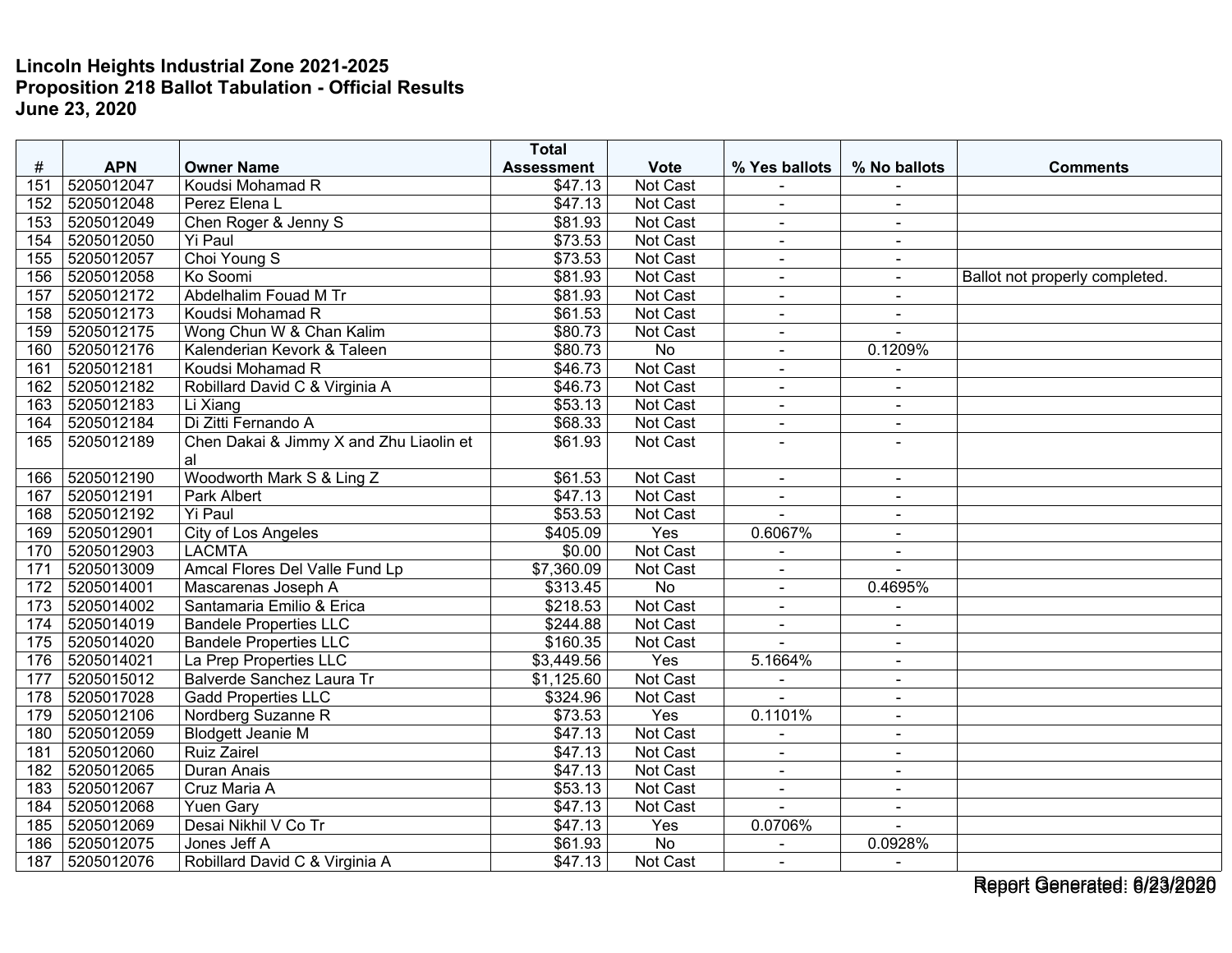|                  |            |                                          | <b>Total</b>      |                 |                          |                          |                 |
|------------------|------------|------------------------------------------|-------------------|-----------------|--------------------------|--------------------------|-----------------|
| #                | <b>APN</b> | <b>Owner Name</b>                        | <b>Assessment</b> | <b>Vote</b>     | % Yes ballots            | % No ballots             | <b>Comments</b> |
| 188              | 5205012077 | De Del Olmo Maria L                      | \$47.13           | Not Cast        |                          |                          |                 |
| 189              | 5205012078 | <b>Pfau Allison</b>                      | \$47.13           | <b>Not Cast</b> | $\blacksquare$           | $\sim$                   |                 |
| 190              | 5205012083 | Lopez Javier A                           | \$53.13           | Not Cast        | $\blacksquare$           |                          |                 |
| 191              | 5205012084 | Willman Beth A                           | \$53.13           | Not Cast        | $\blacksquare$           |                          |                 |
| 192              | 5205012085 | Liao Wenta & Helen Trs                   | \$75.93           | <b>No</b>       | $\overline{a}$           | 0.1137%                  |                 |
| 193              | 5205012086 | Lin Ching H & Busch Elsa                 | \$47.13           | Not Cast        | $\blacksquare$           |                          |                 |
| 194              | 5205012093 | Park Jeffery J & Yi Grace J              | \$73.53           | Not Cast        | $\blacksquare$           | ä,                       |                 |
| 195              | 5205012094 | Seiberling Ivan & Prestigiacomo Antonina | \$61.53           | Not Cast        | $\overline{a}$           | $\sim$                   |                 |
| 196              | 5205012095 | Lopez Maria F                            | \$61.53           | Yes             | 0.0922%                  | $\blacksquare$           |                 |
| 197              | 5205012096 | Castillo Samir                           | \$76.33           | Not Cast        |                          | $\blacksquare$           |                 |
| 198              | 5205012102 | Seo Seung H                              | \$71.93           | <b>Not Cast</b> | $\blacksquare$           | $\blacksquare$           |                 |
| 199              | 5205012103 | Hoffman David T                          | \$71.93           | Not Cast        | $\blacksquare$           | $\blacksquare$           |                 |
| 200              | 5205012104 | Wong Nathan                              | \$71.93           | Not Cast        | $\blacksquare$           | $\sim$                   |                 |
| 201              | 5205012105 | Oday Gerald B & Verda T                  | \$71.93           | Not Cast        |                          | $\sim$                   |                 |
| 202              | 5205012110 | Belani Rajan S                           | \$62.73           | Not Cast        | $\blacksquare$           | $\sim$                   |                 |
| 203              | 5205012111 | Shen Curtis C Tr                         | \$63.13           | Not Cast        | $\overline{a}$           | $\blacksquare$           |                 |
| 204              | 5205012113 | Ricards Jeff & Brenda                    | \$61.53           | Yes             | 0.0922%                  | $\sim$                   |                 |
| 205              | 5205012114 | Duenas Glenn & Shawn                     | \$81.93           | Not Cast        | $\blacksquare$           | $\blacksquare$           |                 |
| 206              | 5205012119 | Ahn Hyung                                | \$68.33           | Not Cast        | $\blacksquare$           | $\sim$                   |                 |
| 207              | 5205012120 | Le Ngoc Thu N & Sophia                   | \$68.33           | Not Cast        | $\blacksquare$           | $\blacksquare$           |                 |
| $\overline{208}$ | 5205012121 | Weatherby Shani M & Boyd Weatherby       | \$68.33           | Not Cast        |                          |                          |                 |
|                  |            | Jamaar                                   |                   |                 |                          |                          |                 |
| 209              | 5205012122 | Miculob Evangeline                       | \$68.33           | Not Cast        | $\blacksquare$           | $\blacksquare$           |                 |
| 210              | 5205012123 | Trejo Christopher Adrian & Erica         | \$73.13           | Not Cast        | $\overline{\phantom{a}}$ | $\overline{\phantom{a}}$ |                 |
| 211              | 5205012128 | Nik Adena                                | \$61.53           | Not Cast        | $\overline{\phantom{a}}$ | $\blacksquare$           |                 |
| 212              | 5205012129 | Chae Kye J                               | \$62.73           | Not Cast        | $\sim$                   | $\sim$                   |                 |
| 213              | 5205012131 | Judy Park J                              | \$61.53           | Not Cast        | $\blacksquare$           | $\sim$                   |                 |
| 214              | 5205012132 | Mishra Satyarth Chaturverdi Amita        | \$61.53           | Not Cast        |                          |                          |                 |
| 215              | 5205012138 | Muen Yuen Sook                           | \$68.33           | Not Cast        | $\overline{a}$           | $\blacksquare$           |                 |
| 216              | 5205012139 | Park Youn Ok                             | \$68.33           | Yes             | 0.1023%                  | $\sim$                   |                 |
| 217              | 5205012140 | Abeleda Arnel & Aranez Ryan R            | \$68.33           | Not Cast        | $\blacksquare$           | $\blacksquare$           |                 |
| $\overline{218}$ | 5205012141 | Dustin D & Cara C Oh                     | \$68.33           | Not Cast        | ÷,                       | $\blacksquare$           |                 |
| 219              | 5205012146 | Ng Kin T                                 | \$47.53           | Not Cast        | $\blacksquare$           | $\sim$                   |                 |
| 220              | 5205012147 | Hernandez Juan C                         | $\sqrt{$47.13}$   | Non Vote        | $\blacksquare$           | $\sim$                   |                 |
| 221              | 5205012148 | Wee Anthony & Stephanie                  | \$73.53           | Not Cast        | $\blacksquare$           | $\sim$                   |                 |
| 222              | 5205012149 | <b>Ouyang David</b>                      | \$81.93           | Not Cast        | $\blacksquare$           | $\blacksquare$           |                 |
| 223              | 5205012150 | Jun Jayson & Kyo Hwa                     | \$61.53           | Not Cast        | $\sim$                   | $\sim$                   |                 |
| 224              | 5205012155 | Sandoval Crsencia D                      | \$61.53           | Not Cast        | $\blacksquare$           | $\blacksquare$           |                 |